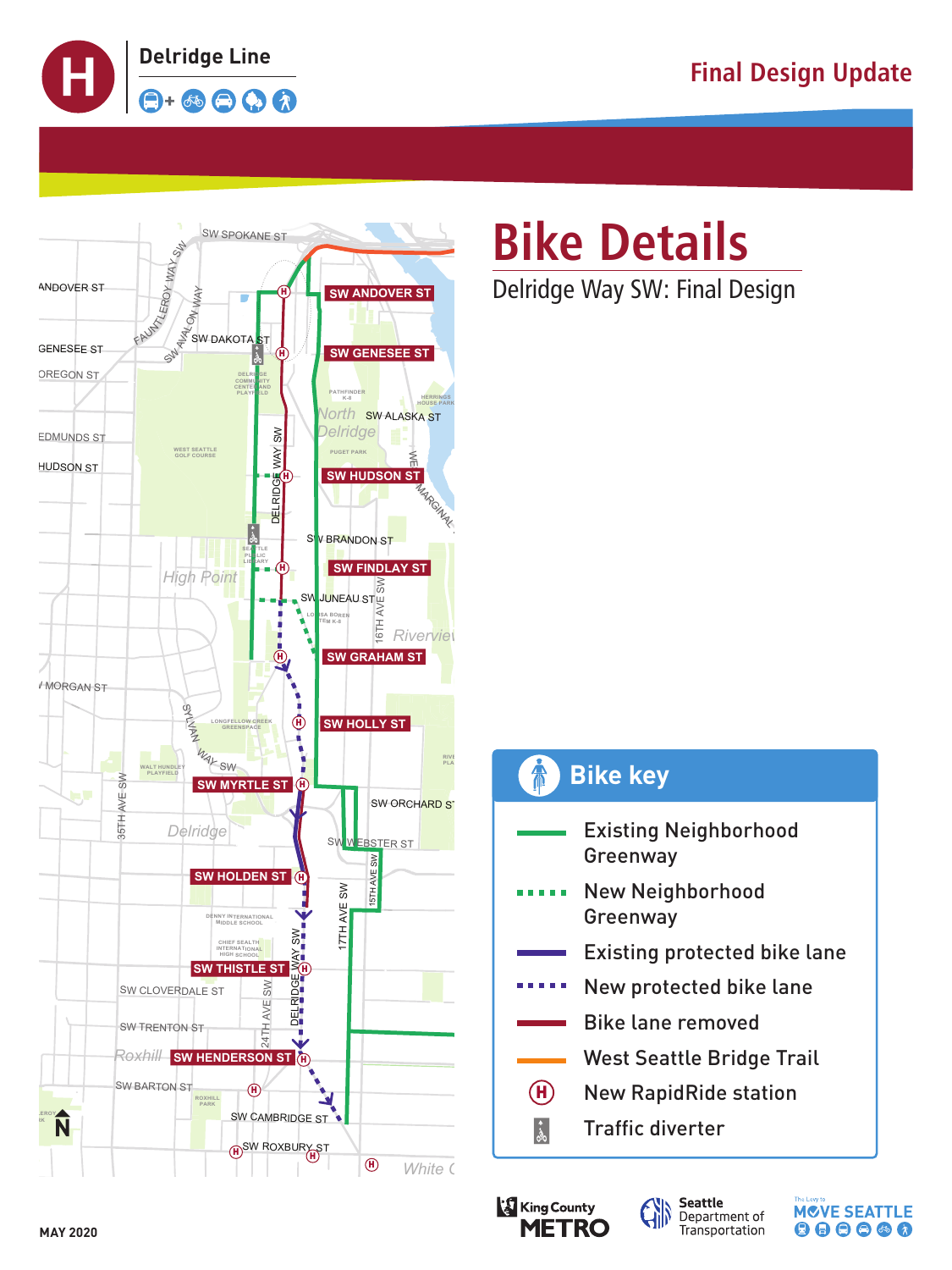











### **Parking Details** Delridge Way SW: Final Design

### **WESTCREST** *Highland Park* Existing no parking New no parking New off-peak parking only Parking allowed 24/7 New RapidRide station **Parking key**  $(H)$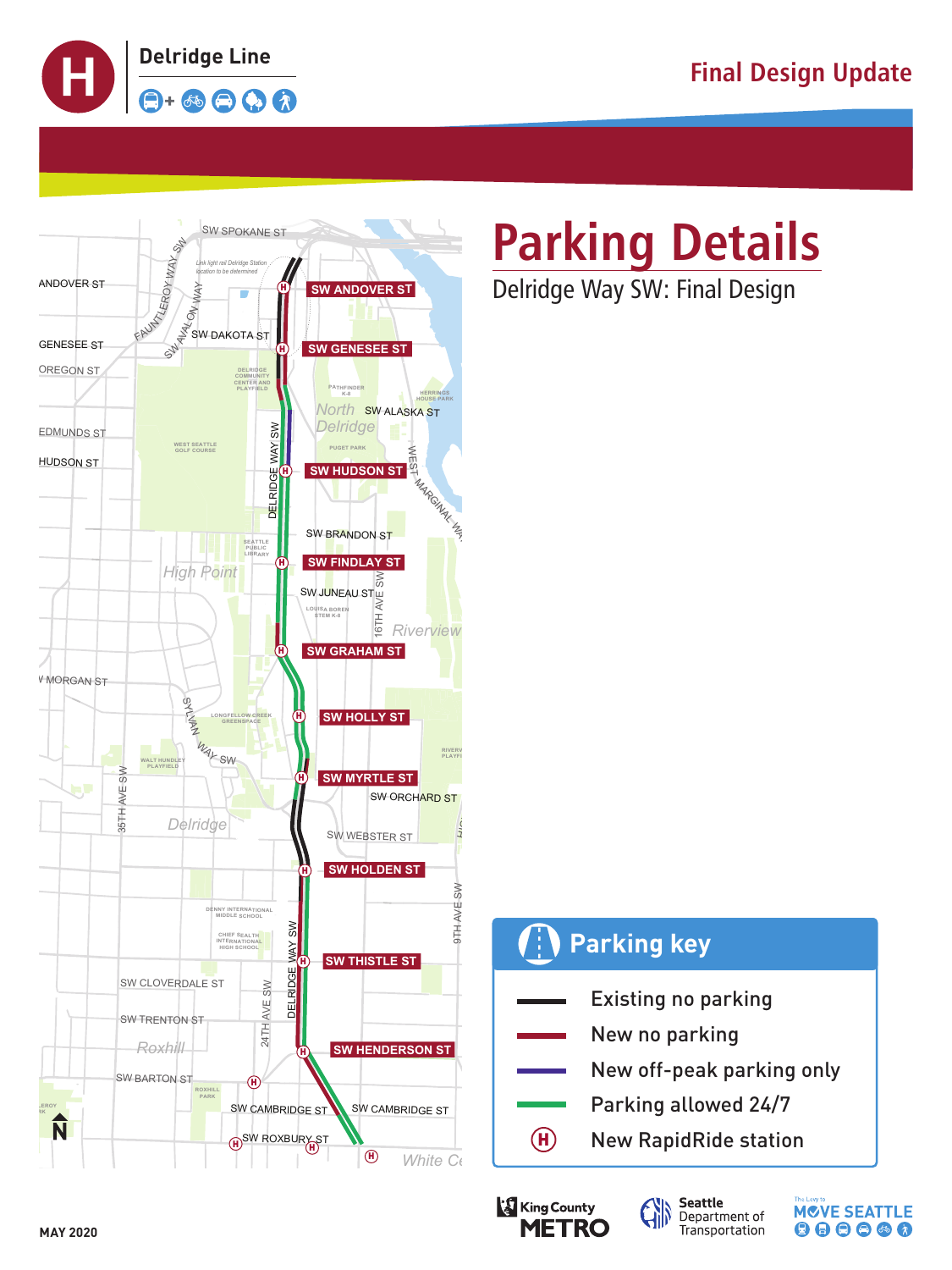









Delridge Way SW: Final Design



# Paving, Water, **Sewer Details**

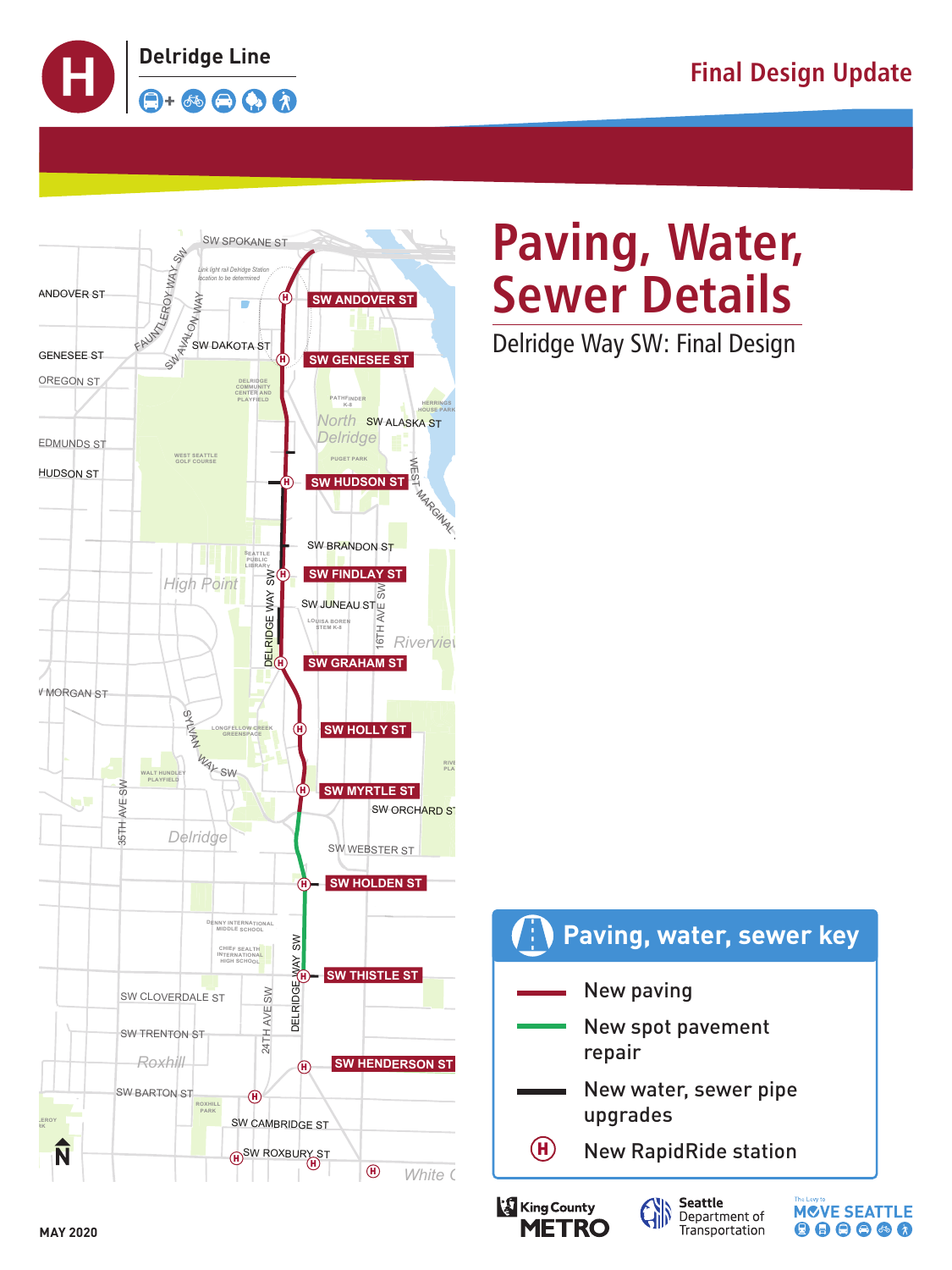









Delridge Way SW: Final Design

- New flashing crossing beacon
- New pedestrian lighting
- (H) New RapidRide station

**Lead Pedestrian Intervals at** signalized intersections throughout the corridor to give people walking a head start

### **Pedestrian key**



New marked crosswalk



New accessible curb ramps

# **Pedestrian Details**





*Park*